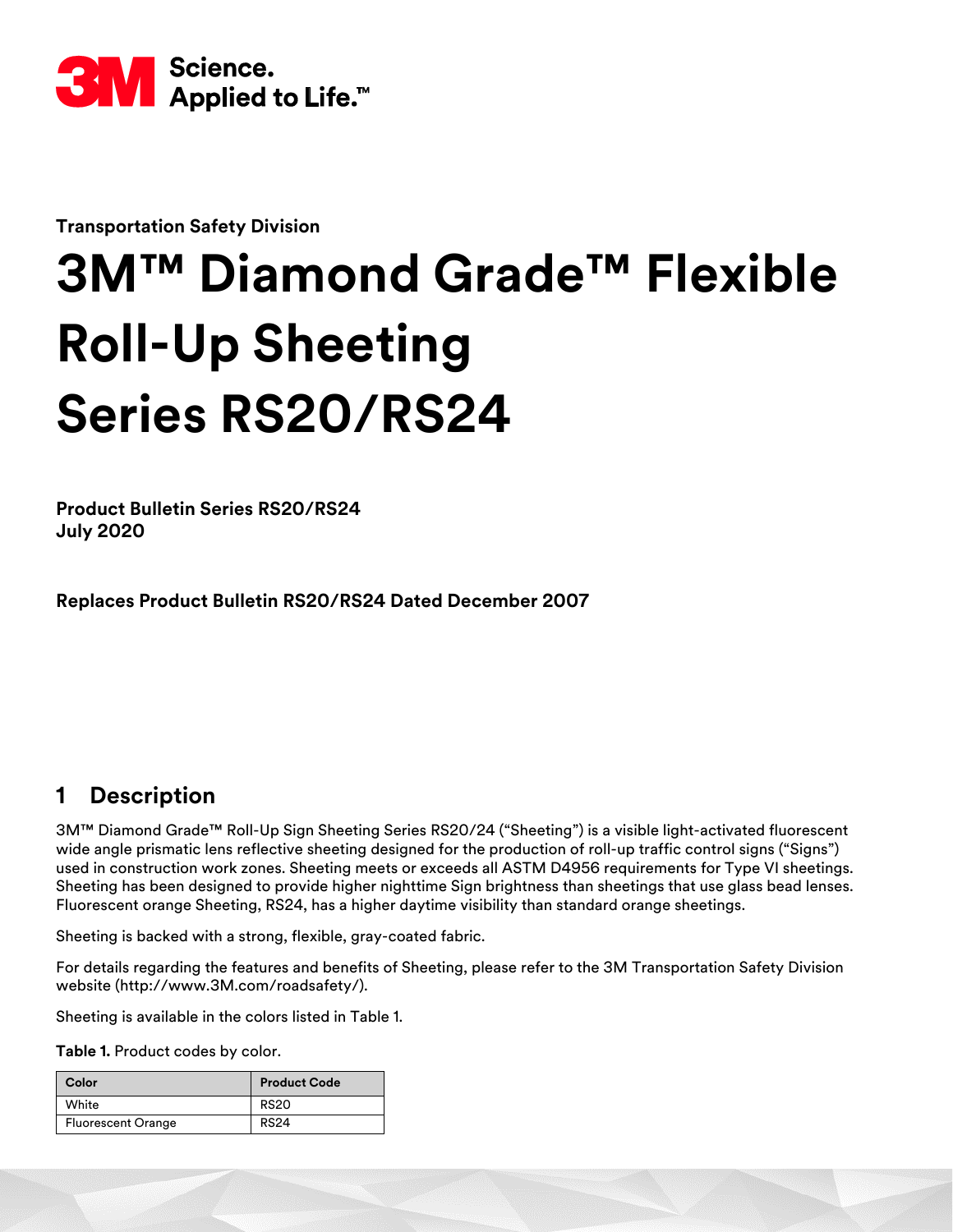## **2 Specifications**

## 2.1 Daytime Color (x, y, Y<sub>T</sub>, Y<sub>F</sub>)

The chromaticity coordinates (x, y) and total daytime luminance factors (Y%) of the Sheeting conforms to the ASTM D4956 standards presented in Table [2.](#page-1-0)

#### <span id="page-1-0"></span>**Table 2.** ASTM D4956 CIE daytime chromaticity coordinate limits and luminance factor minima standards for new Sheeting.

|                           |       |       |                           |       |                           |       | 4     |       | Luminance<br>Factor Min. |
|---------------------------|-------|-------|---------------------------|-------|---------------------------|-------|-------|-------|--------------------------|
| Color                     | X     |       | $\boldsymbol{\mathsf{A}}$ |       | $\boldsymbol{\mathsf{x}}$ |       |       |       |                          |
| White                     | 0.303 | 0.300 | 0.368                     | 0.366 | 0.340                     | 0.393 | 0.274 | 0.329 | 40                       |
| <b>Fluorescent Orange</b> | 0.583 | 0.416 | 0.535                     | 0.400 | 0.595                     | 0.351 | 0.645 | 0.355 | 30                       |

#### **2.2 Coefficients of Retroreflection, RA**

Minimum coefficients of retroreflection,  $R_{A}$ , values for new Sheeting are presented in Table [3,](#page-1-1) expressed in candelas per lux per square meter (cd/lux/m<sup>2</sup>).

<span id="page-1-1"></span>**Table 3.** Minimum coefficient of retroreflection, R<sub>A</sub>, for new Sheeting (cd/lux/m<sup>2</sup>).

|                       | White                             |            |            | <b>Fluorescent Orange</b> |            |            |
|-----------------------|-----------------------------------|------------|------------|---------------------------|------------|------------|
|                       | <b>Entrance Angle<sup>a</sup></b> |            |            |                           |            |            |
| Observation<br>Angleb | $-4^\circ$                        | $30^\circ$ | $45^\circ$ | $-4^\circ$                | $30^\circ$ | $45^\circ$ |
| $0.2^{\circ}$         | 500                               | 200        | 100        | 200                       | 120        | 60         |
| $0.5^{\circ}$         | 225                               | 85         | 60         | 120                       | 50         | 30         |
| $1.0^\circ$           | 15                                | 15         | 15         | 10                        | 10         | 10         |

a. Entrance (Incidence) Angle - The angle between the illumination axis and the retroreflector axis. The retroreflector axis is an

axis perpendicular to the retroreflective surface. b. Observation (Divergence) Angle - The angle between the illumination axis and the observation axis.

Conformance to coefficient of retroreflection requirements shall be determined by instrumental methods in accordance with ASTM E810 "Test Method for Coefficient of Retroreflection of Retroreflective Sheeting," and, per ASTM E810, values obtained at 0° and 90° rotations are to be averaged when determining  $R_A$ conformance to Table [3.](#page-1-1)

## **3 Orientation**

Sheeting has been designed to be an effective wide angle reflective sheeting, regardless of its orientation on the substrate or the ultimate orientation of the Sign after installation. However, because the efficiency of light return from cube corner reflectors is not equal at all application orientations, especially at higher entrance angles, it is possible to get the widest entrance angle light return when the Sheeting is oriented in a particular manner.

For test measurement purposes, RS24 Sheeting has a datum mark (orientation arrow) so that samples can be properly oriented in test machinery. In situations where extra wide entrance angle performance is required, orientation arrows can be used to assure preferred orientations.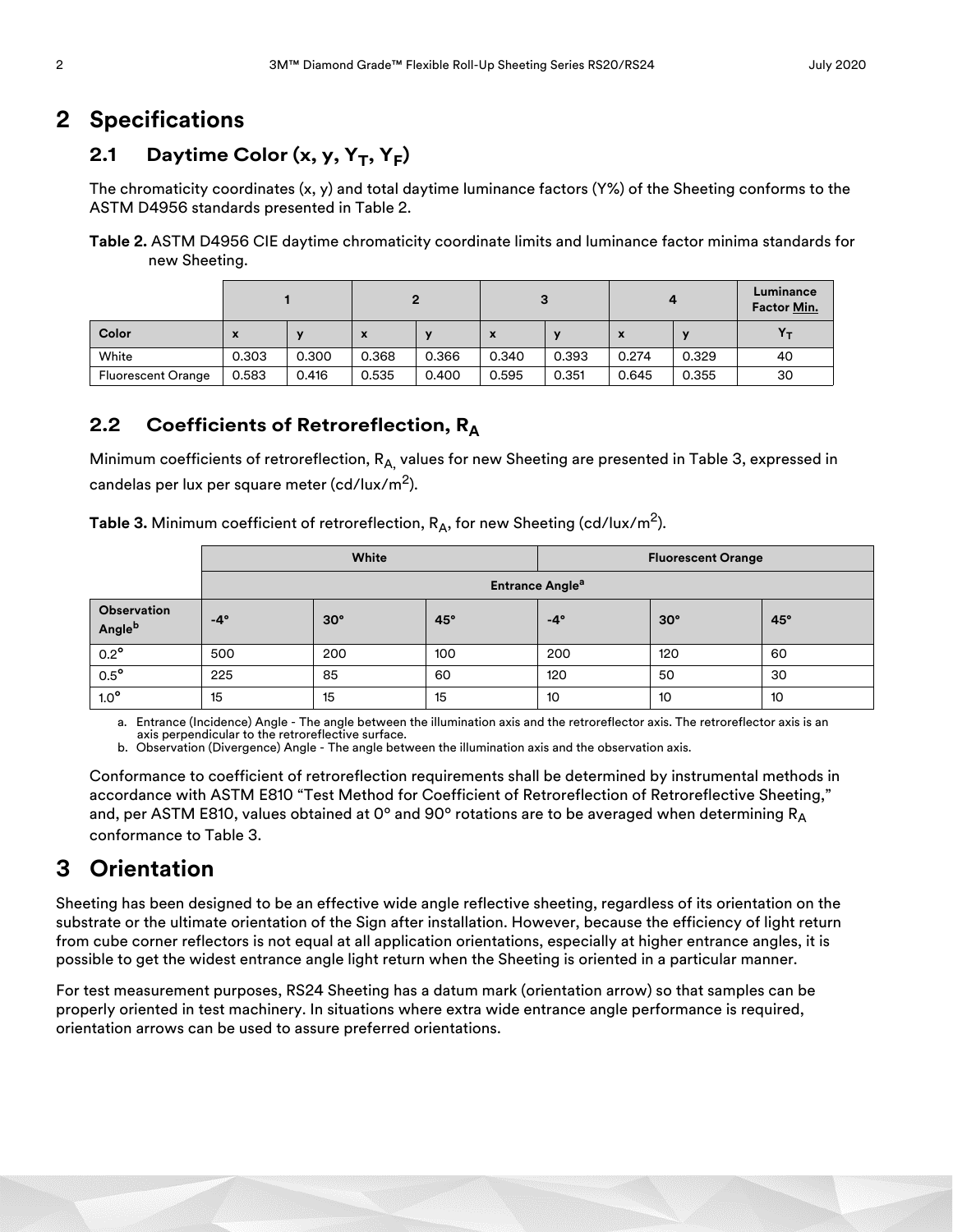#### **3.1 Orientation Marks (Arrows)**

Fluorescent orange Sheeting, RS24, is made with small orientation arrows (↖) in its surface. These arrows are oriented at an angle of 45° relative to the edge of the Sheeting, are the same color as the seal pattern, and repeat three times across a 48-inch roll and at 17¾ inch intervals in the downweb direction, as illustrated in Figure [1.](#page-2-1) Arrows can be used to assist in aligning RS24 Sheeting to achieve maximum angularity of Signs (when arrows point up and down on finished Signs). RS20 Sheeting does not have orientation arrows.



<span id="page-2-1"></span>**Figure 1.** Full head, 45° orientation arrows. **Note:** RS20 does not have orientation arrows.

#### **3.2 Interlocking Diamond Seal Pattern**

Diamond Grade sheeting is differentiated from other prismatic or encapsulated lens sheeting by its distinctive seal pattern. Under normal light, this seal pattern appears lighter in color than the reflective portion of the Sheeting, as shown in Figure [2.](#page-2-0)



<span id="page-2-0"></span>**Figure 2.** Diamond seal pattern of Sheeting positioned at 0° angle of rotation.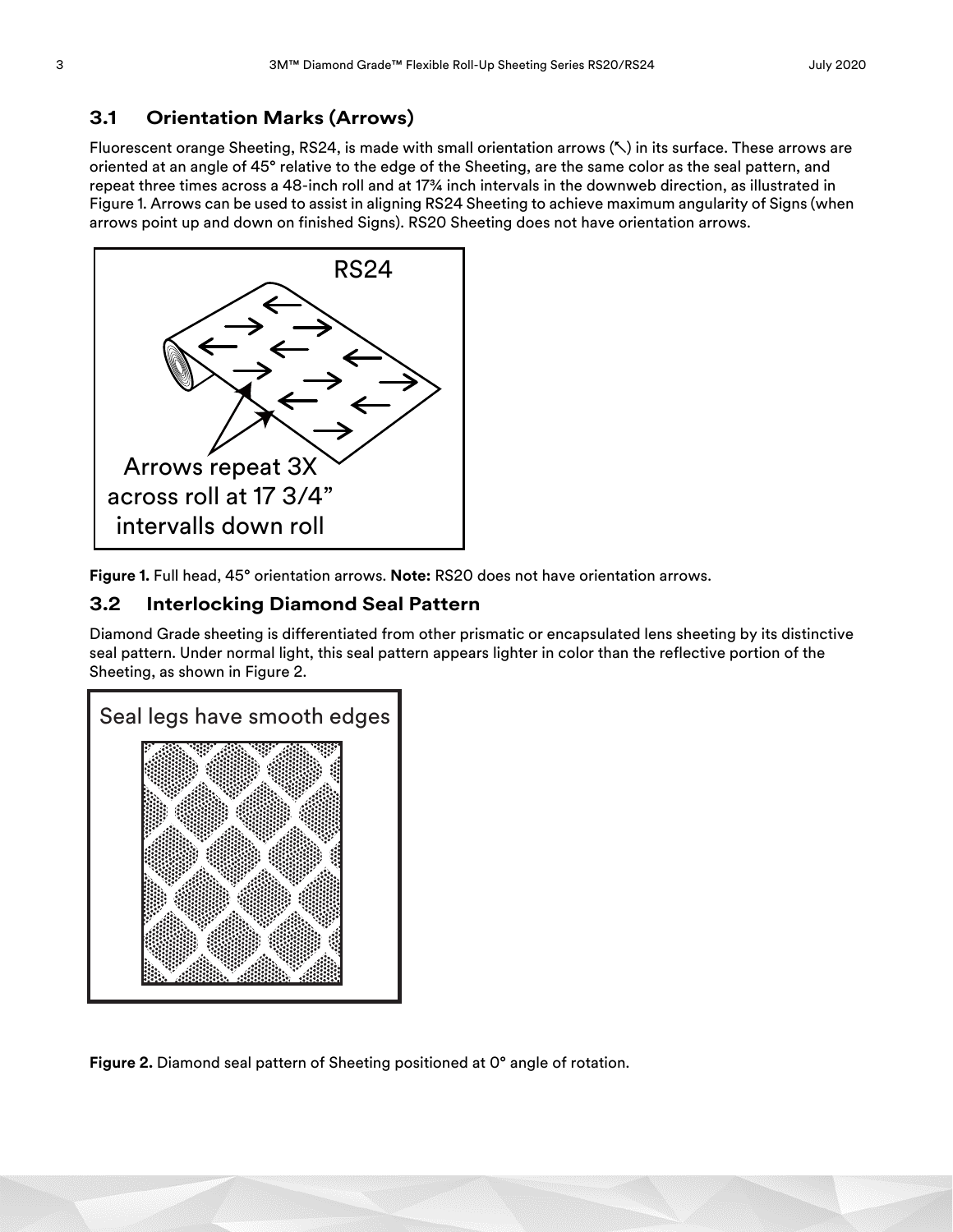# **4 Tooling Lines**

The manufacturing process used to produce prismatic sheeting results in tooling lines being present in the product. In Sheeting these lines, which are slightly thicker than the seal pattern legs, occur across the web every at 54-inch intervals, as illustrated in Figure [3](#page-3-0). Tooling lines may be noticeable in shop light but do not impact Sign functionality on the road, either in daylight or at night, under typical use conditions.



<span id="page-3-0"></span>**Figure 3.** Prismatic sheeting tooling lines.

## **5 Structural Support and Application Procedures**

#### **5.1 Structural Support**

The Sheeting has been designed so that corner pockets or snaps can be sewn or riveted into it. Cross brace supports can then be used in conjunction with portable Sign stands. Cross braces should not bow more than  $\frac{1}{2}$ " when inserted. All corner pockets should be fabric, plastic, or rubber. Plastic or rubber molded pockets should have rounded edges. Washers should be rubber or plastic. Metal washers should be backed with rubber or plastic washers.

#### **5.2 Screening/Thinning/Conditioning Process Colors**

Off-contact screen process methods are preferred for the Sheeting. The screening table must be perfectly flat. When screening Sheeting, hold sheets in place using a vacuum table or, if a vacuum table is not available, sheets can be held in place on a non-porous table surface using a thin, uniform layer of low tack pressure sensitive adhesive. Use a monofilament screen with a mesh of P.E. 157–230. Stenciling process colors or the use of other screen fabrics may not produce satisfactory colors or durabilities and are not recommended practices.

3M Process Color Series 1805 (black) is the only recommended ink color for fluorescent orange Sheeting, RS24. Thin Series 1805 inks using only CGS 50 or CGS 80 thinners. Series 1805 colors must be allowed to dry for 24 hours (on drying rack) before being rolled up. See [3M Product Bulletin 1805](http://multimedia.3m.com/mws/media/51341O/pb-1805-3mtm-process-color-1805.pdf) or call 3M Technical Services at 1-800-553-1380 extension 4-1 for details.

3M Process Color Series 990 is the only ink recommended for use with white Sheeting, RS20. Series 990 inks must be used with 4430R, a clear ink that protects the colors from rewetting. Series 990 colors must be allowed to dry for a minimum of three hours before a 4430R clear coat is applied.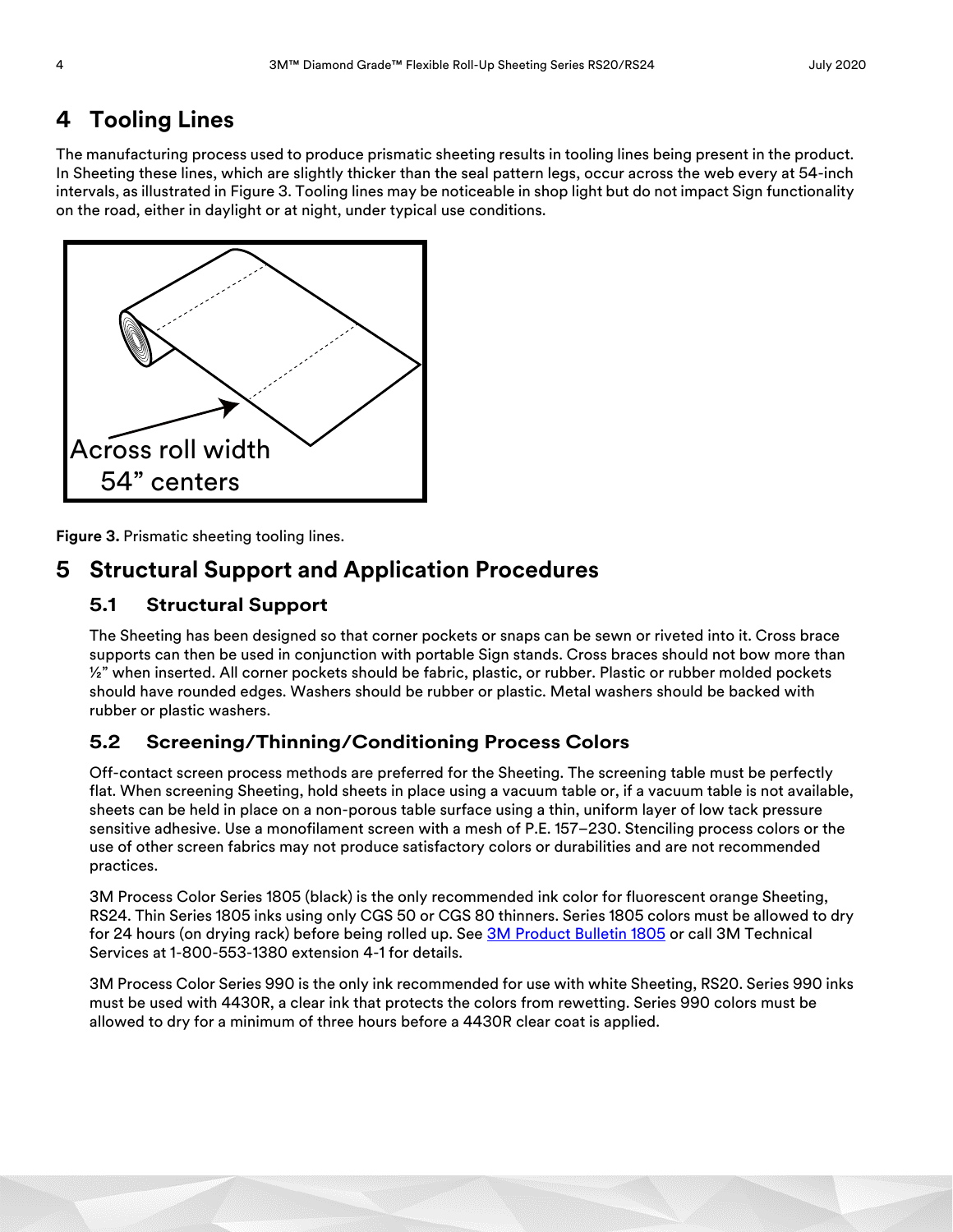## **6 Storage, Packaging, and Cleaning**

Diamond Grade Roll Up Sheeting should be stored in a cool dry area, preferably at a temperature of 65–75 °F (18–24 °C) and a relative humidity of 30–50%, and should be used within two year of date of receipt.

#### **Unprocessed sheets should be stored flat.**

See [3M Information folder 1.11](http://multimedia.3m.com/mws/media/42262O/if-1-11-3m-reflective-shtg-sign-maintenance-management.pdf) for details regarding storage and packaging. Finished roll-up Signs should be stored dry and rolled up per OEM specifications.

# **7 Durability**

The durability of the Sheeting will depend upon preparation, compliance with recommended application procedures, geographic area, exposure conditions, and maintenance practices.

## **8 Health and Safety Information**

Read all health hazard, precautionary, and first aid statements found in the Safety Data Sheets (SDS) and Article Information Sheets for important health, safety, and environmental information. To obtain SDSs and Article Information Sheets for 3M products, go to 3M.com/SDS, contact 3M by mail, or for urgent requests call 1-800-364-3577.

## **9 Warranty Information**

#### **9.1 3M Warranty**

3M warrants to the Sign manufacturer ("Sign Manufacturer") that Sheeting sold by 3M to be used as components for use in roll up traffic control Signs used in work zones in the United States and Canada will meet 50% of the minimum values for coefficient of retroreflection $^1$  presented in Table 3 of this product bulletin for a period of three (3) years ("3M Warranty").

#### **9.2 3M Warranty Terms and Conditions**

- o Sheeting must be stored, processed, applied, and maintained as described in this product bulletin and in accordance with all applicable 3M procedures provided in the applicable 3M Information Folders listed in Section [11,](#page-5-0) including the exclusive use of 3M matched components systems, process colors, and recommended application equipment.
- o A failure to meet the 3M Warranty must be solely the result of design or manufacturing defect in the Sheeting, and not a result of (a) outside causes including improper fabrication, handling, packing, storing, shipping, maintenance, or installation; (b) use of any material or product not recommended by 3M in this product bulletin, in the 3M Information Folders listed in Section [11,](#page-5-0) or in applicable 3M Technical Memorandums; (c) use of application equipment not recommended by 3M; (d) failure of Sign substrate; (e) loss of adhesion due to incompatible or improperly prepared substrate; (f) exposure to chemicals, abrasion, and other mechanical damage; (g) snow burial or any other Sign burial; (h) collisions, vandalism, or malicious mischief; or (i) an act of God.
- o 3M reserves the right to determine the method of replacement.
- o Replacement sheeting will carry the unexpired warranty of the Sheeting it replaces.
- o Claims made under this warranty will be honored only if (a) the Sign was dated with the Fabrication Date using a permanent method (sticker, marker, metal stamp, etc.), (b) 3M is notified in writing of the claim within thirty days of discovery, (c) 3M is provided with the information reasonably required to validate the claim, and (d) 3M is permitted to verify the cause of the failure.
- o 3M is not responsible for any additional warranties that the Sign Manufacturer offers to its customers beyond the 3M Warranty.

<sup>1.</sup> All measurements shall be made after Sign cleaning according to 3M recommendations and in accordance with ASTM E810 "Standard Test Method for Coefficient of Retroreflection of Retroreflective Sheeting."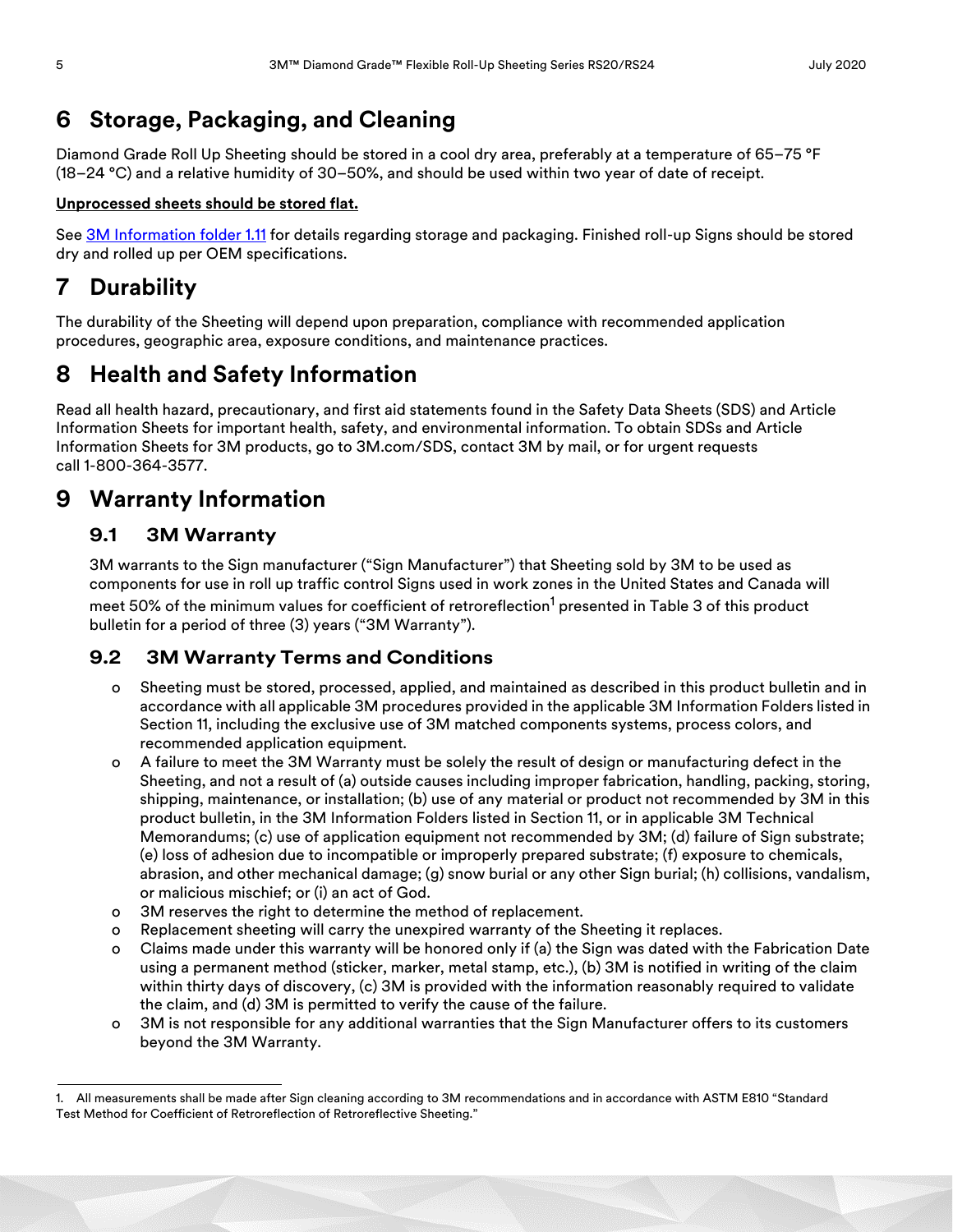#### **9.3 Exclusive Limited Remedy**

If Sheeting is proven to not meet the 3M Warranty, then the Sign Manufacturer's exclusive remedy, and 3M's sole obligation, at 3M's option, shall be that 3M, at its expense, will provide pro-rata replacement of the 3M materials. However, 3M will not provide other hardware or labor to install the replacement Sign.

#### **9.4 Disclaimer**

THE 3M WARRANTY IS MADE IN LIEU OF ALL OTHER WARRANTIES OR CONDITIONS, EXPRESS OR IMPLIED, INCLUDING BUT NOT LIMITED TO ANY IMPLIED WARRANTY OR CONDITION OF MERCHANTABILITY, OR FITNESS FOR A PARTICULAR PURPOSE, OR ANY IMPLIED WARRANTY ARISING OUT OF A COURSE OF DEALING OR OF PERFORMANCE, CUSTOM, OR USAGE OF TRADE.

#### **9.5 Limitation of Liability**

Except for the limited remedy stated above, and except where prohibited by law, 3M will not be liable for any loss or damage arising from the Signs or any 3M product, whether direct, indirect, special, incidental, or consequential damages (including but not limited to lost profits, business, or revenue in any way), regardless of the legal theory asserted including warranty, contract, negligence, or strict liability.

## **10 Other Product Information**

Always confirm that you have the most current version of the applicable product bulletin, information folder, or other product information from 3M's Website at [http://www.3M.com/roadsafety](http://www.mmm.com/tss).

### <span id="page-5-0"></span>**11 Literature References**

| <b>3M IF 1.10</b> | Cutting, Matching, Premasking & Prespacing Instructions                                 |
|-------------------|-----------------------------------------------------------------------------------------|
| <b>3M IF 1.11</b> | <b>Storage Maintenance and Removal Instructions</b>                                     |
| <b>3M IF 3.5</b>  | Digital Imaging with HP Latex 360/365/370/375 Printer on 3M™ Reflective Sheeting Series |
|                   | 4000 and 3930 for Rigid Temporary Traffic Control Signing Applications                  |
| <b>3M PB 990</b>  | 3M™ Process Colors                                                                      |
| <b>3M PB 1805</b> | 3M™ Process Colors                                                                      |

ASTM Test Methods are available from ASTM International, West Conshohocken, PA.